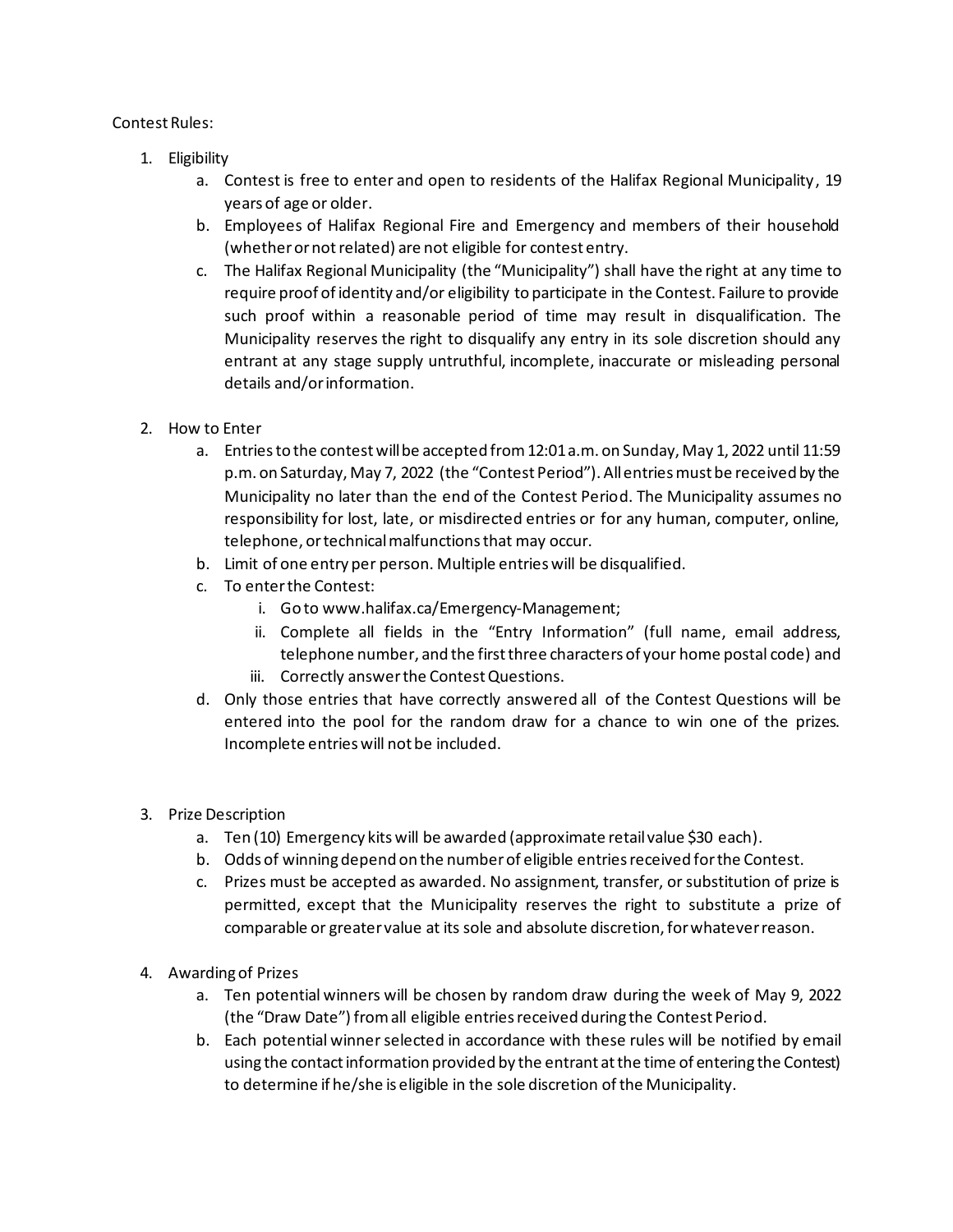- c. In the event that any potential winner does not respond to such notification within two (2) business days, or declines a prize for any reason, he/she will be disqualified and have no recourse against the Municipality, the prize will be forfeited and, at the Municipality's discretion and time permitting, an alternate potential winner may be selected from among all remaining eligible entry submissions.
- d. To be declared a winner and claim the prize awarded, each potential winner must:
	- i. Be eligible in accordance with these Rules; and
	- ii. Sign a standard Declaration and Release form:
		- (a) Confirming eligibility;
		- (b) Permitting the Municipality to use his or her name, city of residence, and photograph; and
		- (c) Releasing the Municipality from all liability relating to the contest.
- e. The potential winner will have two (2) business days from the date of receipt to return a signed copy of the Declaration and Release form to the Municipality. If he or she does not, he/she will be disqualified and have no recourse against the Municipality, the prize will be forfeited and, at the Municipality's discretion and time permitting, an alternate potential winner may be selected from among all remaining eligible entry submissions.
- 5. General Contest Terms & Conditions
	- a. In accordance with Section 485 of the *Municipal Government Act*, S.N.S. 1998, c. 18, the personal information collected on this survey will only be used by Municipalstaff and, if necessary, individuals under service contract with HRM for purposes relating to prize selection. If you have any questions about the collection and use of this information please contact the Access & Privacy Office at 490-7460 o[r accessandprivacy@halifax.ca.](mailto:accessandprivacy@halifax.ca)
	- b. By participating in this contest, you agree to these Official Rules and the decisions of the Municipality, which are final and binding in all respects.
	- c. By participating in this Contest, you agree to release the Municipality, its Mayor, Councillors, officers, employees and representatives from any and all liability for any loss, harm, damages, costs or expenses, arising out of, or in any way related to, directly or indirectly, this Contest, including, without limitation those arising from the entrant's participation in the Contest, acceptance of the prize, and claims including those based on publicity rights, defamation or invasion of privacy.
	- d. This Contest is governed by, and these rules will be construed and interpreted pursuant to, the laws of the Province of Nova Scotia and the laws of Canada applicable therein.
	- e. By accepting a prize, each winner agreesto the use of his or her name, city of residence, photograph and/or image on videotape for publicity purposes in any medium, including on the Halifax Regional Municipality's websites, without additional compensation or permission.
	- f. The Municipality reserves the right, at its sole discretion, to disqualify any individual it finds, in its sole discretion, to be tampering with the entry process or the operation of the Contest, or to be acting in violation of the Official Rules. Any use of robotic, automatic, programmed, or like entry methods will void all such entries by such methods.